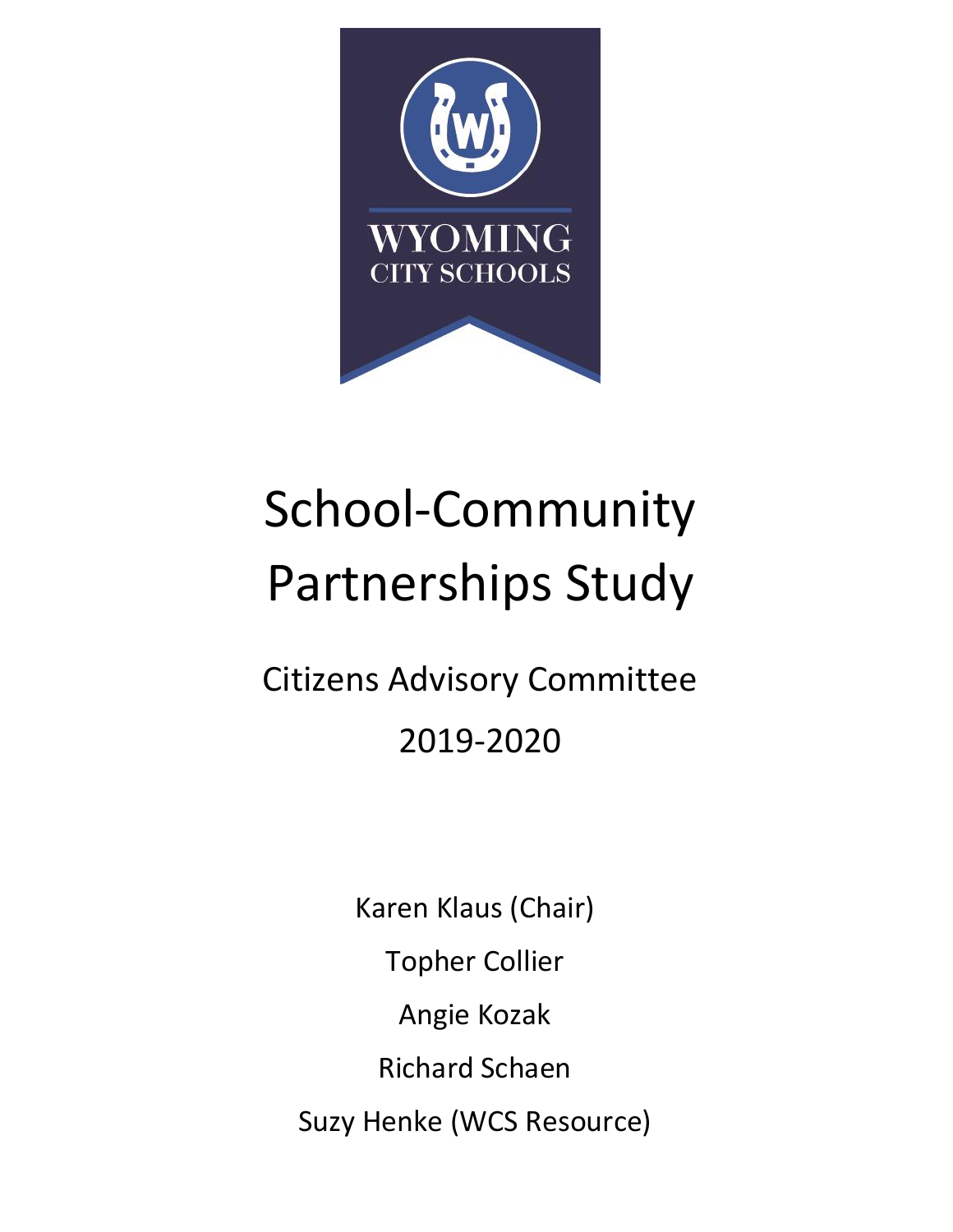#### **Study Objectives**

1. Identify strategies school districts can use to create partnerships within the community to expand K-12 student learning outside the walls of the classroom.

2. Explore best practices in different grade levels to expose students to authentic and relevant learning experiences in their areas of interest/passion.

#### **Methodology and Research**

- 1. Build knowledge of what is currently happening in Wyoming City Schools to identify opportunities to build upon and ensure against overlap through:
	- Meetings with a school administrator at each level.
	- Surveys were sent to Wyoming Middle School and Wyoming High School teachers (Appendix A and B).
	- Information and feedback were gathered from primary staff through email and conversations (Appendix A).
- 2. Conducted literature reviews and interviews with local school district leaders and university faculty to identify best strategies and exemplary models of successful school-community partnerships (Appendix C).

# **Findings**

#### **Summary of Staff Feedback**

Summary of staff feedback to question #3) *"What would you love to implement that would create partnerships that expand K-12 student learning outside the walls of the classroom?"* and question #4) *"How can we, as a district, expose students to additional authentic and relevant learning experiences in their areas of interest/passion?"*

- Provide staff with a list of community member career speakers willing to collaborate with teachers
- Create partnership between clubs and businesses
- Provide more service-learning opportunities/service days
- Connect foreign language programs with sister schools
- More cultural events
- Shine a light on staff that have talents outside their teaching content
- Maintain or increase budgets for trips, clubs, and programs
- Provide students with more work study and internship opportunities
- Revisit the possibility of flex time
- Establish more "buddy" programs within the schools
- Bimonthly school/community book talks focused on diversity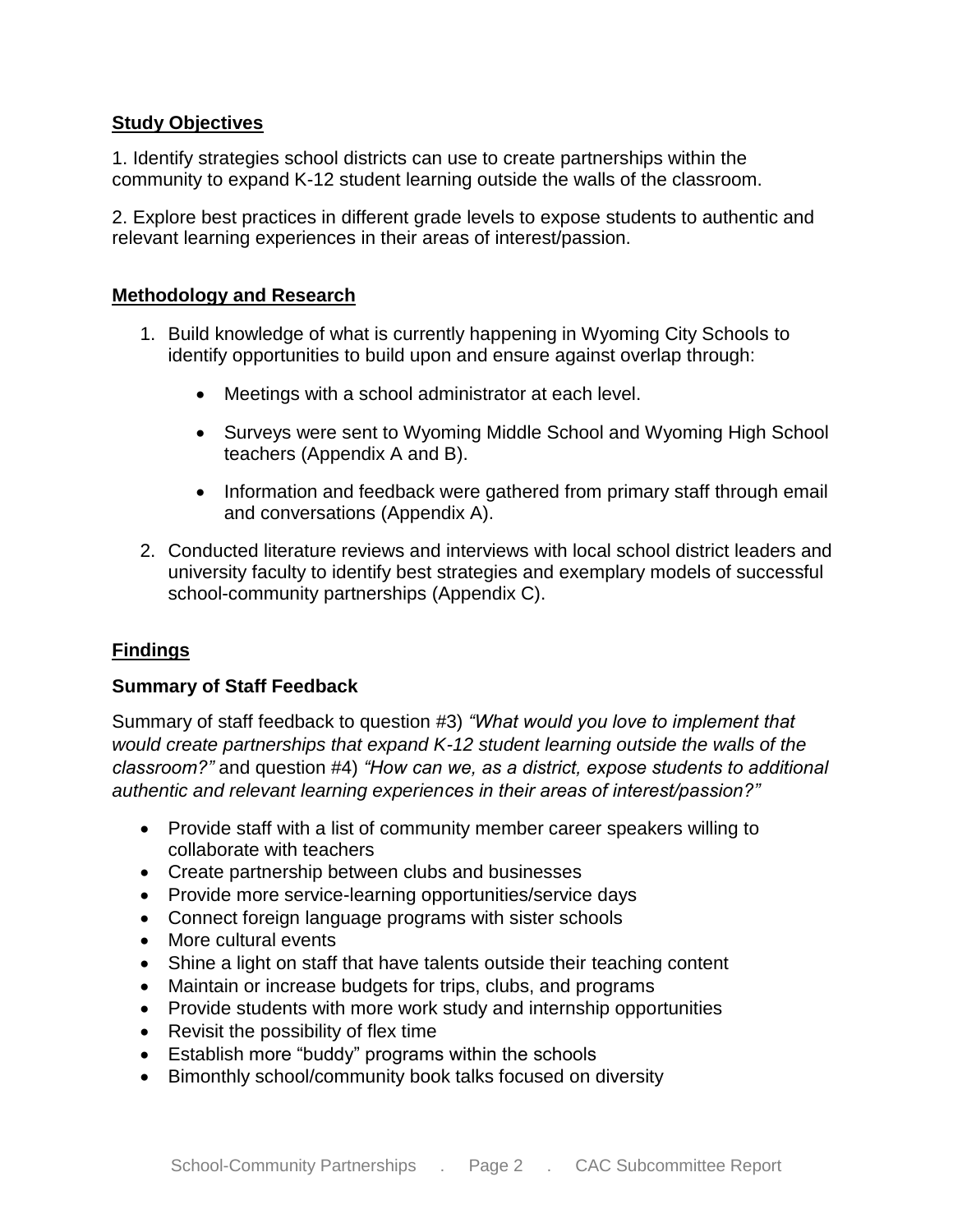# **Best Practices for Creating and Maintaining Successful Partnerships**

- Presence of strong leadership and inviting school culture across district and divisions
- Community strengths and shared values serve as foundation
- Strategic, authentic relations are intentionally fostered
- Diversity and innovative solutions are embraced
- Benefits are reciprocal and mutually beneficial
- Clear vision for outcomes, accountability, and success
- Shared commitment to student success and allocation of resources
- Internal and external trust established
- Involves intentional instruction that connects learning to authentic, real-world issues and/or service
- Provides sustained opportunities rather than one-time, isolated experiences
- Opportunities for student agency and voice are embedded throughout
- Effective collaboration and communication with (and about) community partners is essential

#### **Focus Areas for Fostering School Community Partnerships**

- 1. Instructional Design
- 2. Student Choice
- 3. Internships
- 4. Community Organizations & Family Engagement

#### *Instructional Design*

**Project-Based Learning**: Students learn through questions and tasks connected to real-world issues. When done effectively, it can help test scores, improve student engagement, and foster 21st Century learning skills, such as critical thinking, collaboration, and communication.

**Service-Learning**: More than just isolated community service activities; rather, it is intentional instruction that connects to learning standards while encouraging students to be engaged with the community.

#### Exemplary Models:

1. A Colorado high school designed a service-learning unit titled **Visions and Voice of Hope: Homeless as Humans** where "classes immersed themselves in reading newspaper articles, poetry and other non-fiction sources about the issue of homelessness, both locally and nationally. Guest speakers from local agencies visited the class to provide authoritative information. Many classes also participated in tours of Urban Peak, Marion House and Ecumenical Social Ministries. Student-driven projects included creating informational brochures and videos, along with a fundraising movie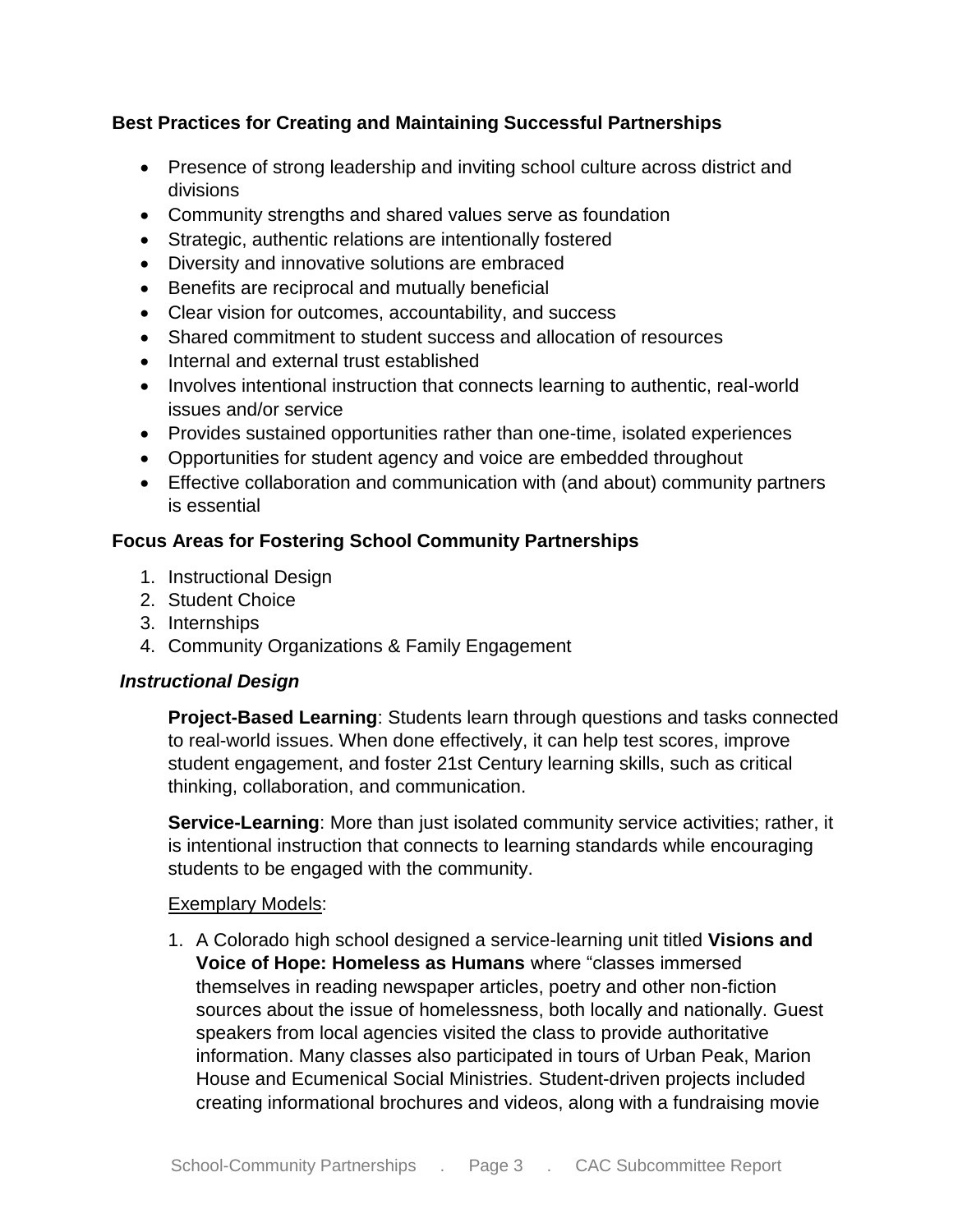night to collect socks. Students honed their comprehension, persuasive writing and reflection skills while being challenged to look at the world around them."

- 2. **Columbus City Schools and The Ohio State University College of Education** partnered to allow teachers to enroll in graduate courses and receive mini-grants to create community projects with students. In one project, students investigated how improper disposal of hazardous materials affected water quality in the community.
- 3. A high school in Iowa hosts an annual **Partner Palooza**, where community organizations pitch project ideas to students.

# *Student Choice*

Though challenges exist (time, ambiguity, perceived loss of control), those challenges are outweighed by the benefits. Student choice results in: creating lifelong learners not passive consumers; developing skills, including decision making, self-regulation, time management, and organization; increased intrinsic motivation and effort; and greater ownership of work.

# Exemplary Models:

- 1. **[Enigma Missions @ Wooranna Parks Primary School](https://www.youtube.com/watch?v=Fa8-Ll0__Gk&feature=youtu.be)**
- 2. **GO!Time at Indian Hill Elementary School** (Grades 3-5)

GO = Grow Ourselves 30-minutes at the end of each day (T-F; Mindful Monday) Teachers plan and present their quarter-long topic/unit to the administrator. Students are presented with options and select their top 5 choices. Teachers meet as a grade level to assign students to a class based on their choices and other factors. Teachers can change or repeat their unit each quarter.

# *Internships*

High school students and local businesses benefit from collaborative partnerships. Students gain marketable skills in a field of interest, attain valuable work experience in real world settings, and network and connect with organizations not typically available to them. Businesses enjoy reduced or free labor, leverage the opportunity to shape their future workforce, and fill their pipeline with potential candidates. Positive community engagement is good public relations.

# Exemplary Models:

1. **Mt. Healthy City School District and LSI Industries Inc. of Blue Ash** started a new program with 22 seniors participating. Students assemble LED light fixtures, perform quality-based testing, fulfill orders, and ship to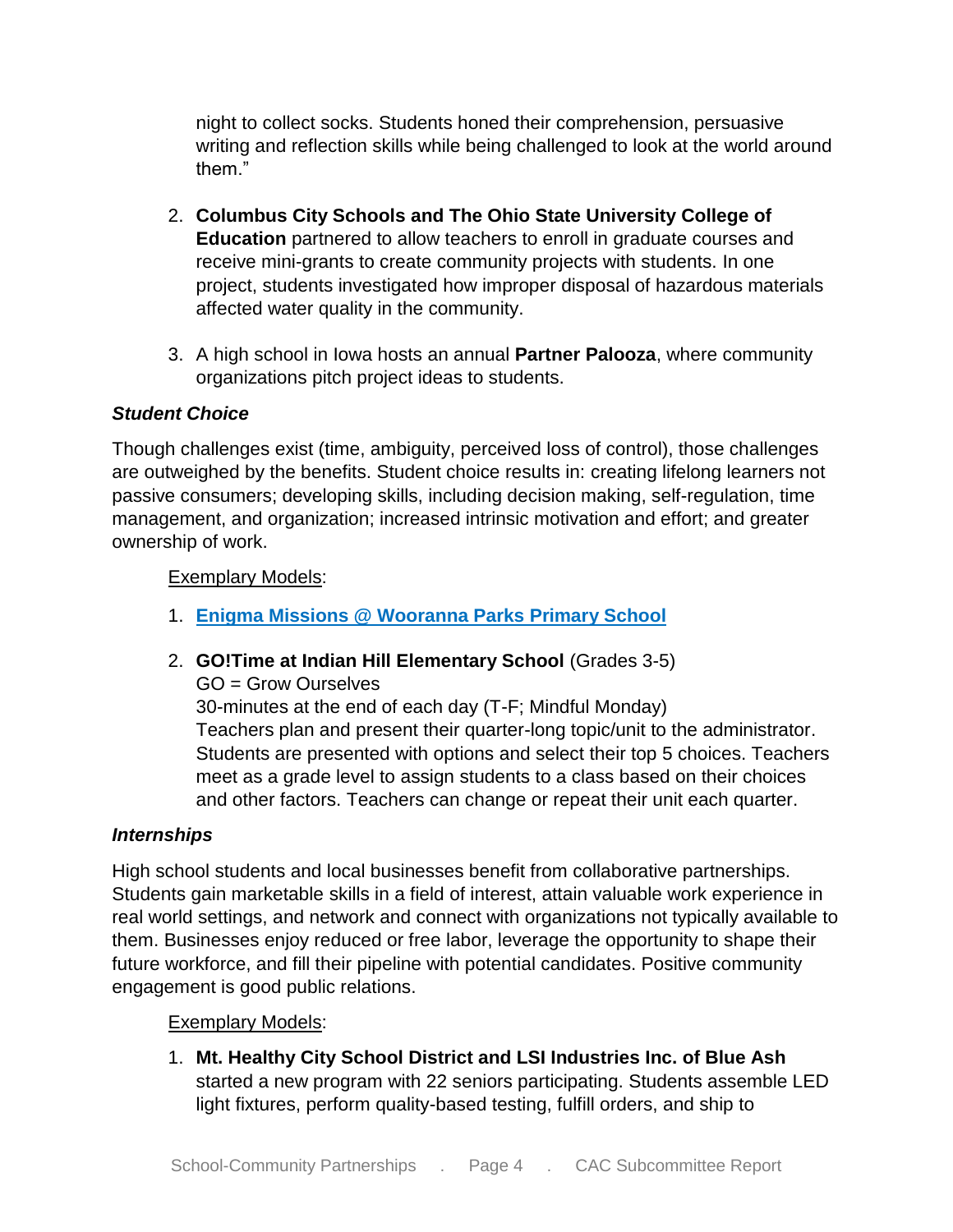consumers. The schedule allows a.m. class time and work after lunch. For some students, this can lead to permanent placement after graduation. The district is now pursuing additional partnerships to grow the program. The district is searching for businesses and positions that complement a STEM curriculum.

2. **Noblesville High School (Indianapolis metro area) Career Exploration and Internship Program** began in 2013 with 22 students/11 business partners and has grown to 325 students and 111 business partners. Concrete planning for internships is built into the junior year curriculum. Based upon interest, some students take course work and log required work hours toward professional certifications in nursing (CNA), pharmacy technician, automotive technician, and building trades. The district is a member of the larger Noblesville initiative, a community-wide effort to retain local talent as evidenced in their campaign "Stay Here, Grow Here." In addition to career exploration, the program is dedicated to helping students develop 12 identified professional "soft skills": Initiative, Teamwork, Flexibility, Honesty, Respect, Commitment, Communication, Attitude, Dependability, Motivation, Problem Solving, and Determination.

# *Community Organizations & Family Engagement*

#### Exemplary Models:

- 1. The partnership between **Living with Change, a locally-founded nonprofit organization, and Indian Hill Exempted Village School District** was established to help ensure a safer, more inclusive school climate for transgender youth. The partnership has helped guide internal and external conversations within the school community on topics related to gender identity and expression, issues of equity, unconscious bias, suicide awareness and prevention, and more. The partnership offers a safe, confidential source for information, resources, and referrals, as needed, within their school community and serves as a resource to the school district around policies and procedures. Living with Change is a trusted source for consultation and guidance on how to handle situations around related topics and themes in appropriate and sensitive ways that help more effectively create a safer school climate and culture for teaching and learning.
- 2. The **Indian Hill Exempted Village School District Parent Equity Group** was initiated to enhance mutual trust and engagement across the school community through intentional, planned conversations, and use of structured protocols. The Parent Equity Group has now evolved into parent-led monthly meetings, strategically held at 6 p.m. before board meetings with the assistant superintendent and principals regularly attending. This group has facilitated a